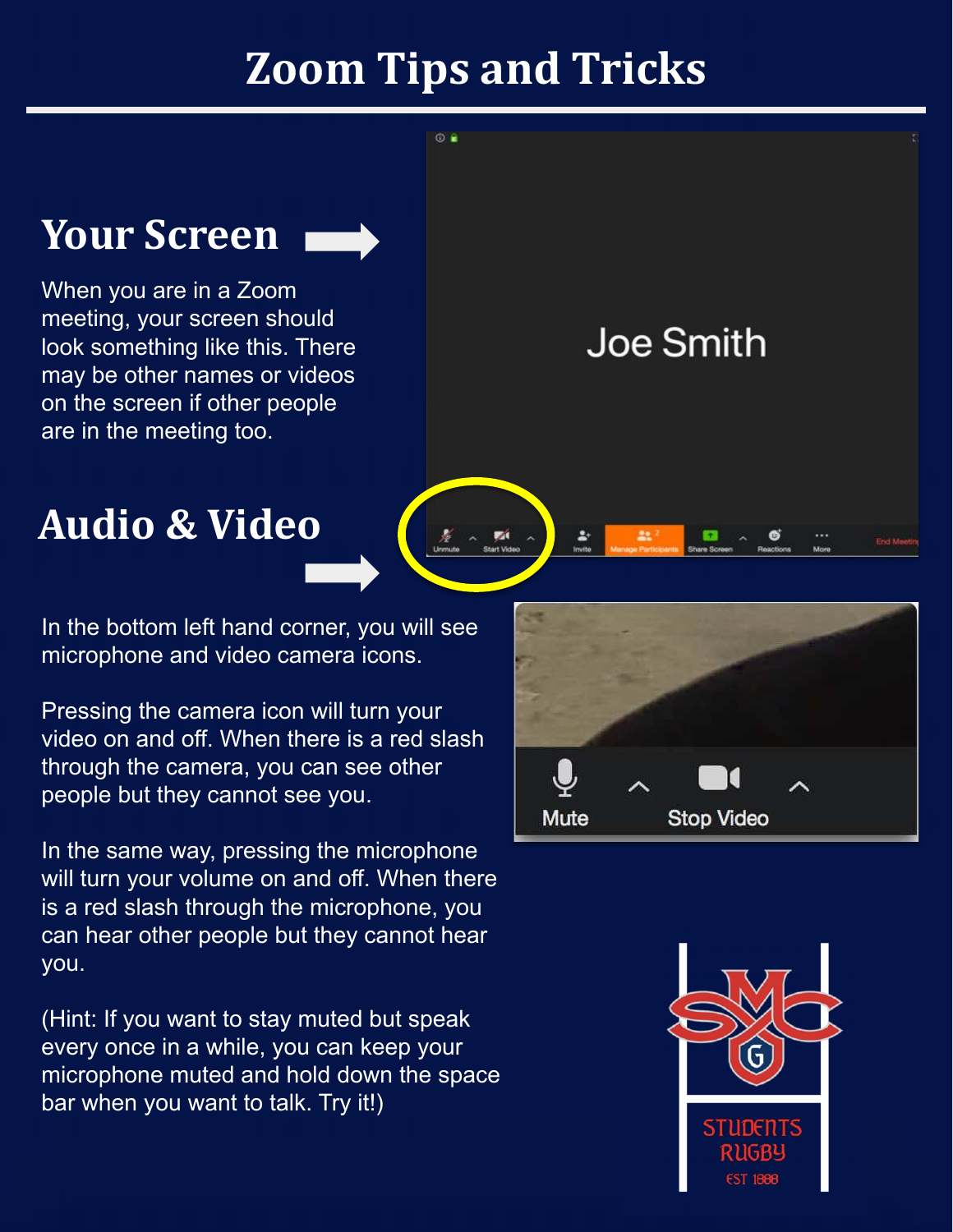## **Zoom Tips and Tricks**

#### **Participants**



The participants tab will pop up on the right side of the screen when you click "Participants" on the menu bar. Here, you can see everyone who is in the meeting.

At the bottom of the participants popup, there are symbols. Click any of these to make them appear by your name. They are like reactions, but they are more visible to the host or teacher than the whole group. Your teacher may use these to take a poll or see who has a question.

You can change your name by hovering over your name with the mouse, clicking "More >", and typing your new screen name in the popup box. After clicking "OK", you should see your name change.